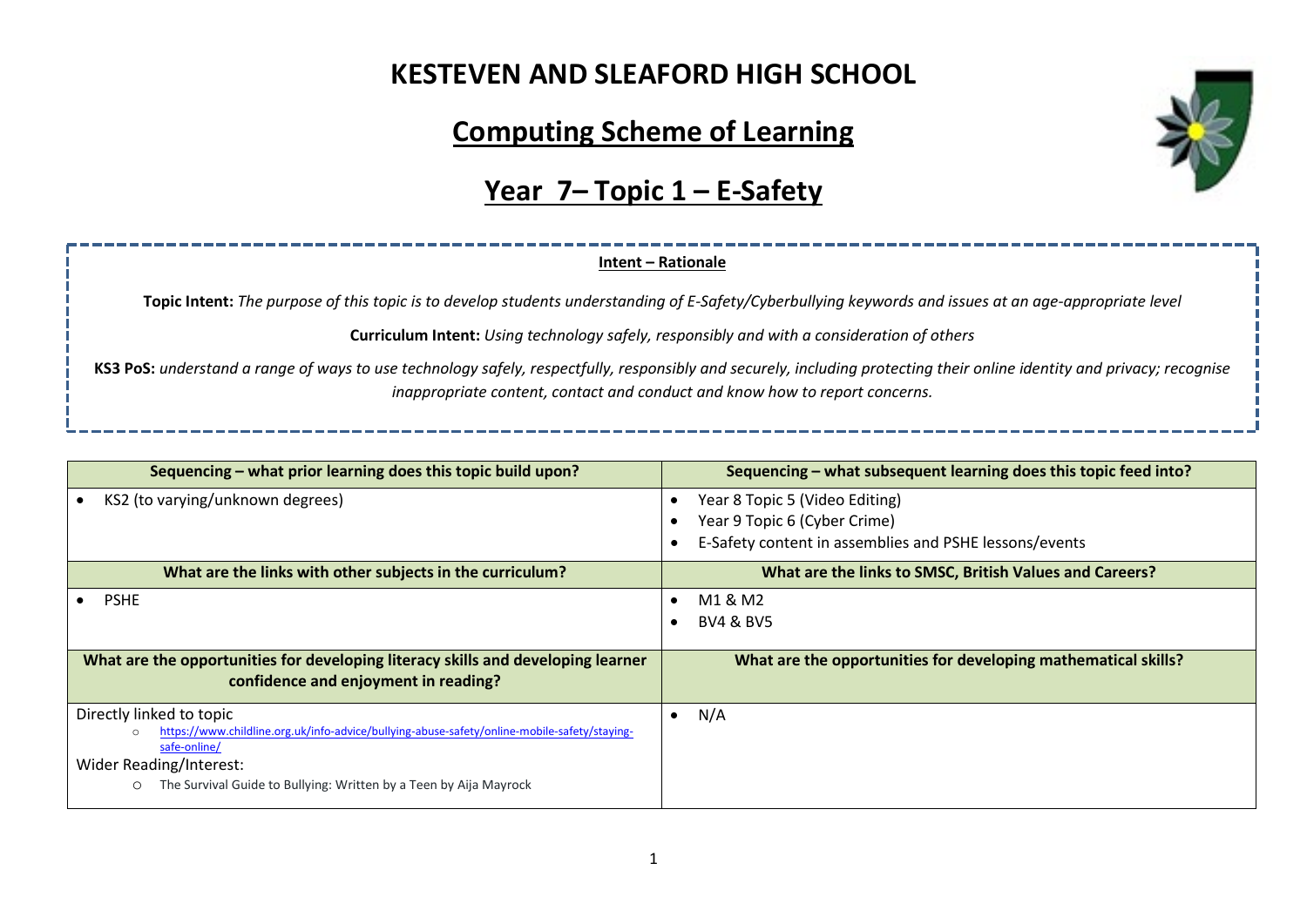### **KESTEVEN AND SLEAFORD HIGH SCHOOL**

# **Computing Scheme of Learning**

# **Year 7– Topic 1 – E-Safety**

#### **Intent – Concepts**